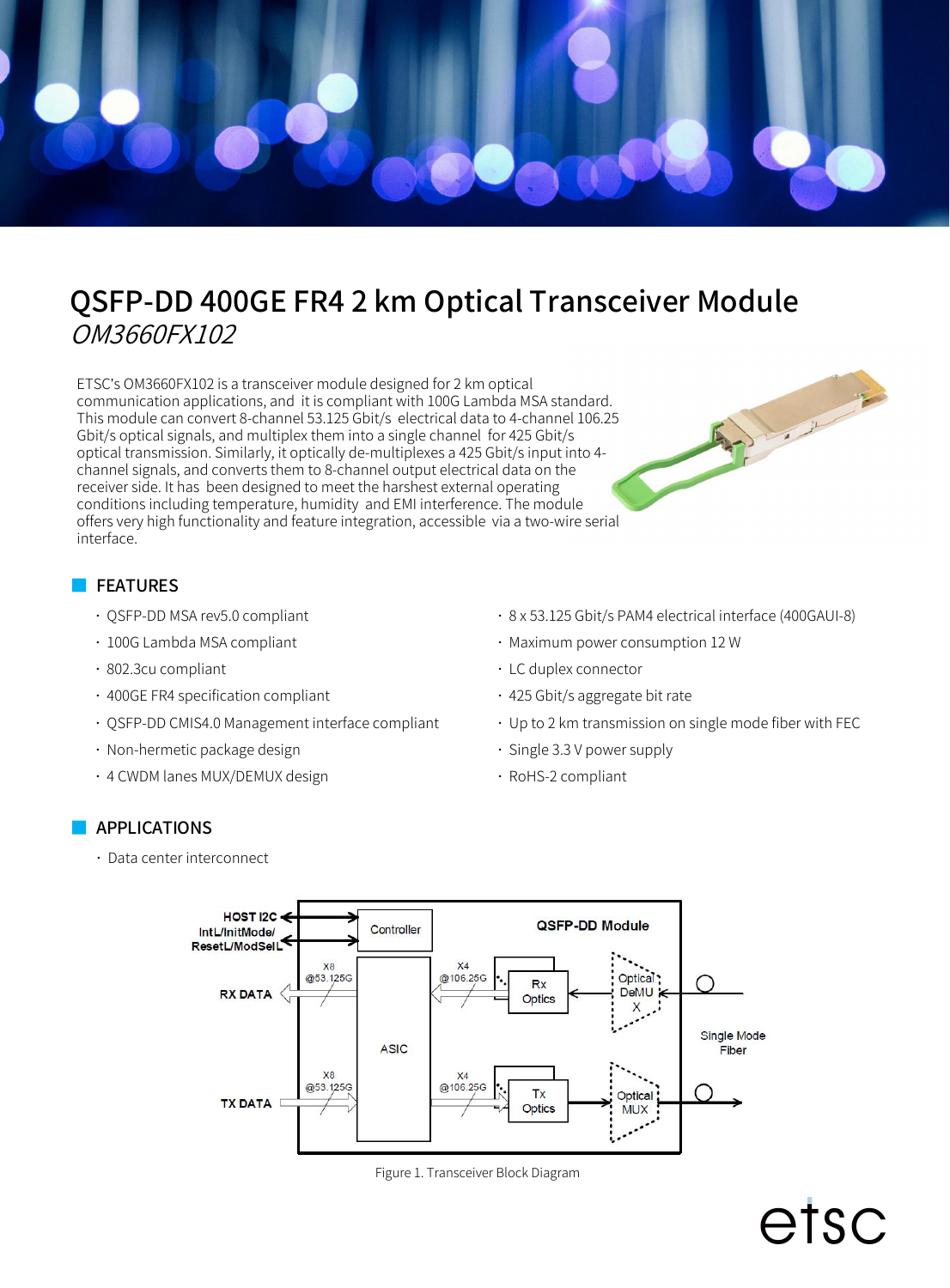#### **Pin Descriptions**



Figure 2 QSFP-DD MSA compliant connector

#### Top side viewed from top



#### Bottom side viewed from bottom

Figure 2. QSFP-DD MSA compliant connector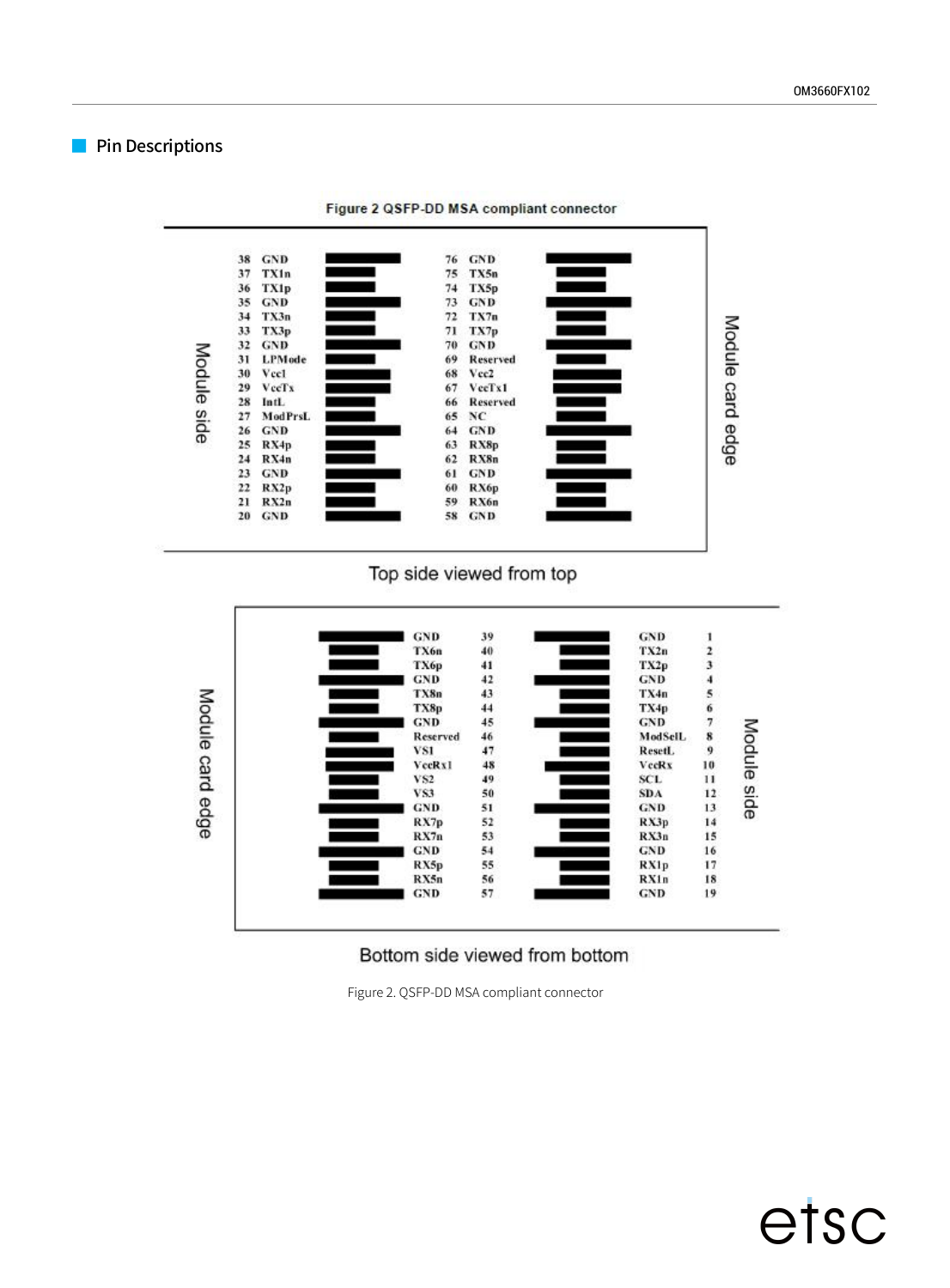| Pin            | Logic      | Symbol       | Description                                                                            | Plug sequence | <b>Notes</b>   |
|----------------|------------|--------------|----------------------------------------------------------------------------------------|---------------|----------------|
| $\mathbf{1}$   |            | <b>GND</b>   | Ground                                                                                 | 1B            | 1              |
| $\overline{2}$ | $CML-I$    | Tx2n         | Transmitter Inverted Data Input                                                        | 3B            |                |
| 3              | $CML-I$    | Tx2p         | Transmitter Non-Inverted Data Input                                                    | 3B            |                |
| $\overline{4}$ |            | GND          | Ground                                                                                 | 1B            | $\mathbf 1$    |
| 5              | $CML-I$    | Tx4n         | Transmitter Inverted Data Input                                                        | 3B            |                |
| 6              | $CML-I$    | Tx4p         | Transmitter Non-Inverted Data Input                                                    | 3B            |                |
| $\overline{1}$ |            | GND          | Ground                                                                                 | 1B            | 1              |
| 8              | LVTTL-I    | ModSelL      | Module Select                                                                          | 3B            |                |
| 9              | LVTTL-I    | ResetL       | Module Reset                                                                           | 3B            |                |
| 10             |            | <b>VccRx</b> | +3.3 V Power Supply Receiver                                                           | 2B            | $\overline{2}$ |
| 11             | LVCMOS-I/O | SCL          | 2-wire serial interface clock                                                          | 3B            |                |
| $12\,$         | LVCMOS-I/O | <b>SDA</b>   | 2-wire serial interface data                                                           | 3B            |                |
| 13             |            | <b>GND</b>   | Ground                                                                                 | 1B            | 1              |
| 14             | $CML-O$    | Rx3p         | Receiver Non-Inverted Data Output                                                      | 3B            |                |
| 15             | CML-O      | Rx3n         | Receiver Inverted Data Output                                                          | 3B            |                |
| 16             |            | <b>GND</b>   | Ground                                                                                 | 1B            | $\mathbf 1$    |
| 17             | $CML-O$    | Rx1p         | Receiver Non-Inverted Data Output                                                      | 3B            |                |
| 18             | CML-O      | Rx1n         | Receiver Inverted Data Output                                                          | $3\mathsf{B}$ |                |
| 19             |            | GND          | Ground                                                                                 | 1B            | $\mathbf 1$    |
| 20             |            | GND          | Ground                                                                                 | 1B            | $\mathbf 1$    |
| 21             | $CML-O$    | Rx2n         | Receiver Inverted Data Output                                                          | 3B            |                |
| 22             | CML-O      | Rx2p         | Receiver Non-Inverted Data Output                                                      | 3B            |                |
| 23             |            | <b>GND</b>   | Ground                                                                                 | 1B            | $\mathbf 1$    |
| 24             | $CML-O$    | Rx4n         | Receiver Non-Inverted Data Output                                                      | 3B            |                |
| 25             | CML-O      | Rx4p         | Receiver Inverted Data Output                                                          | 3B            |                |
| 26             |            | GND          | Ground                                                                                 | 1B            | $\mathbf{1}$   |
| 27             | LVTTL-I    | ModPrsL      | Module Present                                                                         | 3B            |                |
| 28             | LVTTL-I    | IntL         | Interrupt                                                                              | $3\mathsf{B}$ |                |
| 29             |            | VccTx        | +3.3 V Power supply transmitter                                                        | 2B            | $\overline{2}$ |
| 30             |            | Vcc1         | +3.3 V Power supply                                                                    | 2B            | $\overline{2}$ |
| 31             | LVTTL-I    | InitMode     | Initialization mode; In legacy QSFP applications,<br>the InitMode pad is called LPMODE | $3\mathsf{B}$ |                |
| 32             |            | GND          | Ground                                                                                 | 1B            | $\mathbf 1$    |
| 33             | $CML-I$    | Tx3p         | Transmitter Non-Inverted Data Input                                                    | 3B            |                |
| 34             | $CML-I$    | Tx3n         | Transmitter Inverted Data Input                                                        | 3B            |                |
| 35             |            | GND          | Ground                                                                                 | 1B            | 1              |
| 36             | $CML-I$    | Tx1p         | Transmitter Non-Inverted Data Input                                                    | $3\mathsf{B}$ |                |
| 37             | $CML-I$    | Tx1n         | Transmitter Inverted Data Input                                                        | $3\mathsf{B}$ |                |
| 38             |            | GND          | Ground                                                                                 | $1\mathsf{B}$ | $\mathbf{1}$   |
|                |            |              |                                                                                        |               |                |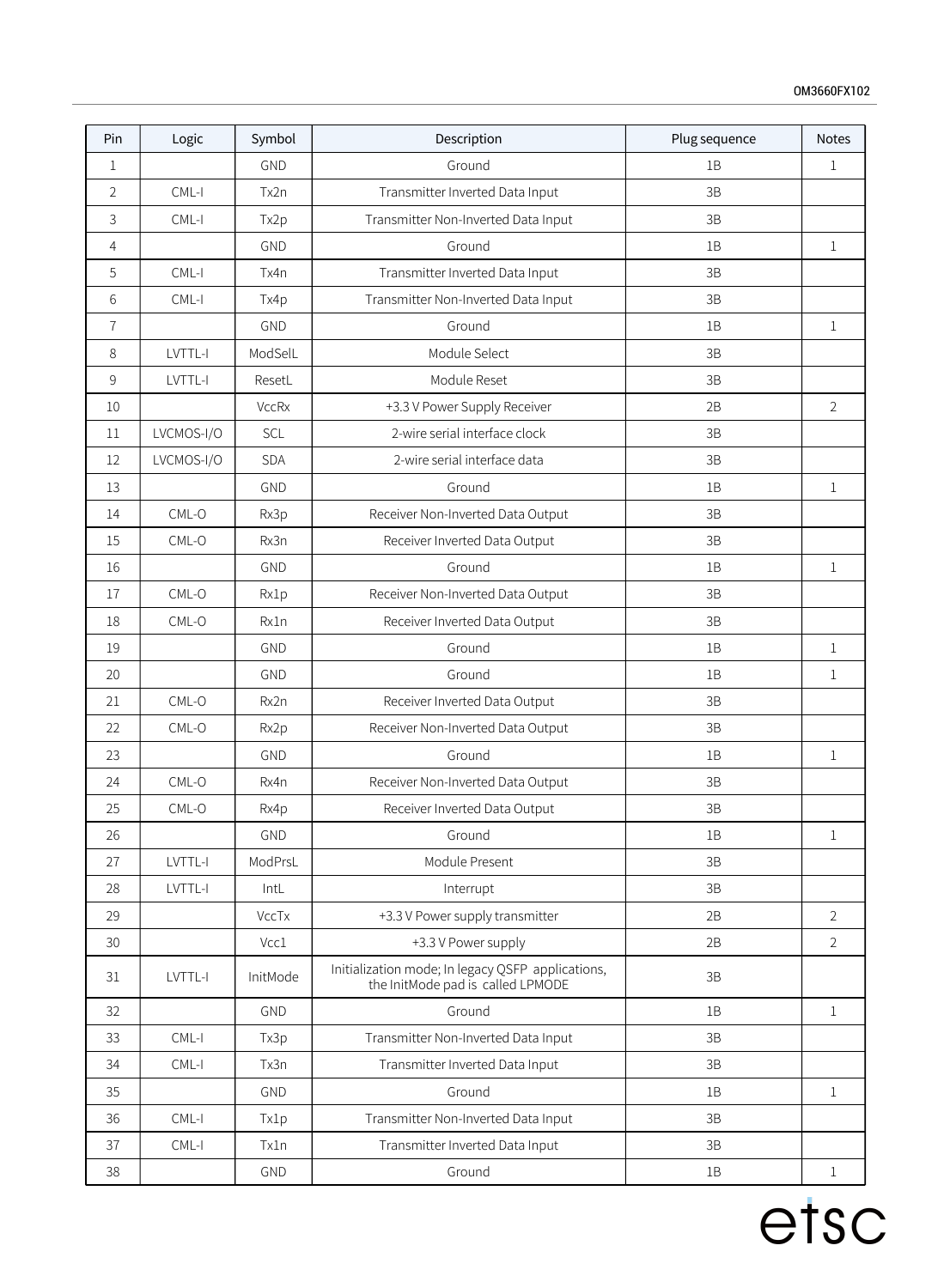| Pin    | Logic   | Symbol          | Description                         | Plug sequence | <b>Notes</b>   |
|--------|---------|-----------------|-------------------------------------|---------------|----------------|
| 39     |         | GND             | Ground                              | 1A            | $\mathbf{1}$   |
| 40     | $CML-I$ | Tx6n            | Transmitter Inverted Data Input     | 3A            |                |
| 41     | CML-I   | Tx6p            | Transmitter Non-Inverted Data Input | 3A            |                |
| 42     |         | GND             | Ground                              | 1A            | $\mathbf{1}$   |
| 43     | $CML-I$ | Tx8n            | Transmitter Inverted Data Input     | 3A            |                |
| 44     | $CML-I$ | Tx8p            | Transmitter Non-Inverted Data Input | 3A            |                |
| 45     |         | GND             | Ground                              | 1A            | 1              |
| 46     |         | Reserved        | For future use                      | 3A            | 3              |
| 47     |         | VS1             | Module Vendor Specific 1            | 3A            | 3              |
| 48     |         | VccRx1          | +3.3 V Power supply                 | 2A            | $\overline{2}$ |
| 49     |         | VS <sub>2</sub> | Module Vendor Specific 2            | 3A            | 3              |
| 50     |         | VS3             | Module Vendor Specific 3            | 3A            | 3              |
| $51\,$ |         | GND             | Ground                              | 1A            | $\mathbf 1$    |
| 52     | CML-O   | Rx7p            | Receiver Non-Inverted Data Output   | 3A            |                |
| 53     | CML-O   | Rx7n            | Receiver Inverted Data Output       | 3A            |                |
| 54     |         | GND             | Ground                              | $1\text{A}$   | $1\,$          |
| 55     | CML-O   | Rx5p            | Receiver Non-Inverted Data Output   | 3A            |                |
| 56     | $CML-O$ | Rx5n            | Receiver Inverted Data Output       | 3A            |                |
| 57     |         | GND             | Ground                              | 1A            | 1              |
| 58     |         | <b>GND</b>      | Ground                              | 1A            | 1              |
| 59     | $CML-O$ | Rx6n            | Receiver Non-Inverted Data Output   | 3A            |                |
| 60     | CML-O   | Rx6p            | Receiver Inverted Data Output       | 3A            |                |
| 61     |         | GND             | Ground                              | 1A            | $\mathbf 1$    |
| 62     | $CML-O$ | Rx8n            | Receiver Non-Inverted Data Output   | 3A            |                |
| 63     | CML-O   | Rx8p            | Receiver Inverted Data Output       | 3A            |                |
| 64     |         | GND             | Ground                              | $1\text{A}$   | $\,1$          |
| 65     |         | $\sf NC$        | No Connect                          | 3A            | 3              |
| 66     |         | Reserved        | For Future Use                      | 3A            | 3              |
| 67     |         | VccTx1          | +3.3 V Power supply                 | 2A            | $\overline{2}$ |
| 68     |         | Vcc2            | +3.3 V Power supply                 | 2A            | $\overline{2}$ |
| 69     |         | Reserved        | For Future Use                      | 3A            | $\mathsf{3}$   |
| $70\,$ |         | GND             | Ground                              | 1A            | $\mathbf{1}$   |
| 71     | $CML-I$ | Tx7p            | Transmitter Non-Inverted Data Input | 3A            |                |
| 72     | $CML-I$ | Tx7n            | Transmitter Inverted Data Input     | 3A            |                |
| 73     |         | GND             | Ground                              | $1A$          | $\mathbf{1}$   |
| $74$   | $CML-I$ | Tx5p            | Transmitter Non-Inverted Data Input | 3A            |                |
| 75     | $CML-I$ | Tx5n            | Transmitter Inverted Data Input     | 3A            |                |
| 76     |         | GND             | Ground                              | 1A            | $\mathbf{1}$   |
|        |         |                 |                                     |               |                |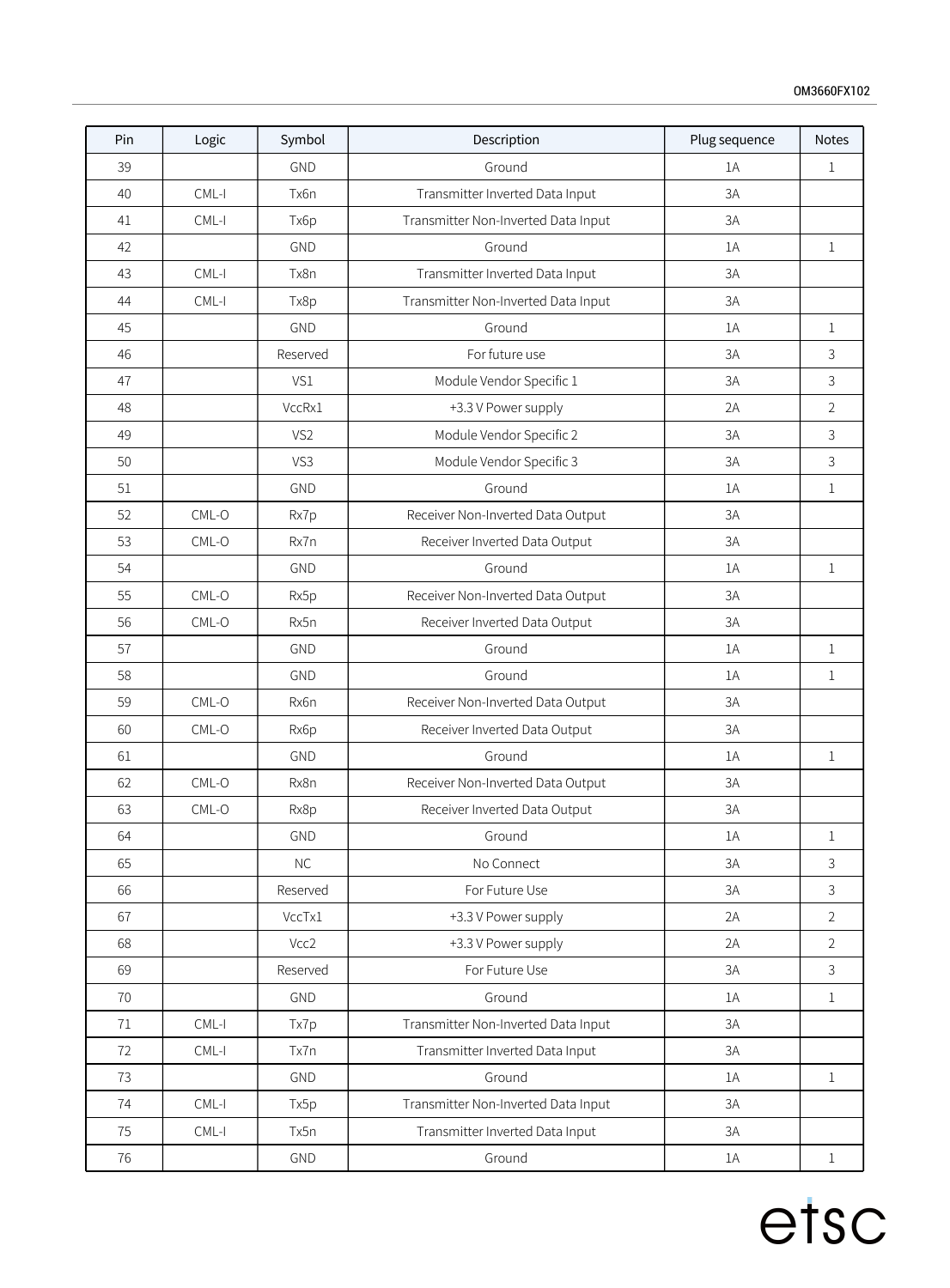#### Notes

- 1. QSFP-DD uses common ground (GND) for all signals and supply (power). All are common within the QSFP- DD module and all module voltages are referenced to this potential unless otherwise noted. Connect these directly to the host board signal-common ground plane.
- 2. VccRx, VccRx1, Vcc1, Vcc2, VccTx and VccTx1 shall be applied concurrently. Requirements defined for the host side of the Host Card Edge Connector are listed in the table. VccRx, VccRx1, Vcc1, Vcc2, VccTx and VccTx1 may be internally connected within the module in any combination. The connector Vcc pins are each rated for a maximum current of 1000 mA.
- 3. All Vendor Specific, Reserved and No Connect pins may be terminated with 50 Ω to ground on the host. Pad 65 (No Connect) shall be left unconnected within the module. Vendor specific and Reserved pads shall have an impedance to GND that is greater than 10 kΩ and less than 100 pF.
- 4. Plug Sequence specifies the mating sequence of the host connector and module.

It has to be noted that the operation in excess of any individual absolute maximum ratings might cause permanent **Absolute Maximum Ratings**<br>It has to be noted that the operation in excess of any individual absolu<br>damage to this module.

| Parameter              | Symbol    | Min    | Typ | Max | Unit         | <b>Notes</b> |
|------------------------|-----------|--------|-----|-----|--------------|--------------|
| Maximum Supply Voltage | Vcc       | $-0.3$ | 3.3 | 3.6 |              |              |
| Storage Temperature    |           | -40    |     | 85  | $\circ$<br>◡ |              |
| Relative Humidity      | <b>RH</b> |        |     | 85  | $\%$         |              |

#### Operating Environments

Electrical and optical characteristics below are defined under this operating environment, unless otherwise specified.

| Parameter          | Symbol | Min    | Typ | Max   | Unit         |
|--------------------|--------|--------|-----|-------|--------------|
| Supply Voltage     | Vcc    | 3.135  | 3.3 | 3.465 |              |
| Case Temperature   |        |        |     | 70    | $\circ$<br>╰ |
| Data Rate Accuracy |        | $-100$ |     | 100   | ppm          |
| Link Distance      |        | 0.5    |     | 2000  | m            |

#### Notes

1. G.652 Single-mode optical fiber.

#### Electrical Characteristics

| Parameter                                           | Min    | Typ                   | Max  | Unit                     | Note     |  |
|-----------------------------------------------------|--------|-----------------------|------|--------------------------|----------|--|
| Power dissipation                                   |        |                       | 12   | W                        |          |  |
| Supply current                                      |        |                       | 3.63 | A                        |          |  |
| Receiver (module input)                             |        |                       |      |                          |          |  |
| Data Rate, each lane                                |        | 26.5625 $\pm$ 100 ppm |      |                          |          |  |
| Overload Differential Voltage pk-pk                 | 900    |                       |      | mV                       |          |  |
| Common Mode Voltage                                 | $-350$ |                       | 2850 | mV                       |          |  |
| Differential Termination Resistance Mismatch        |        |                       | 10   | $\%$                     | At 1 MHz |  |
| Differential Return Loss (SDD11)<br>Equation (16-1) |        |                       | dB   | OIF-CEI-56G-<br>VSR-PAM4 |          |  |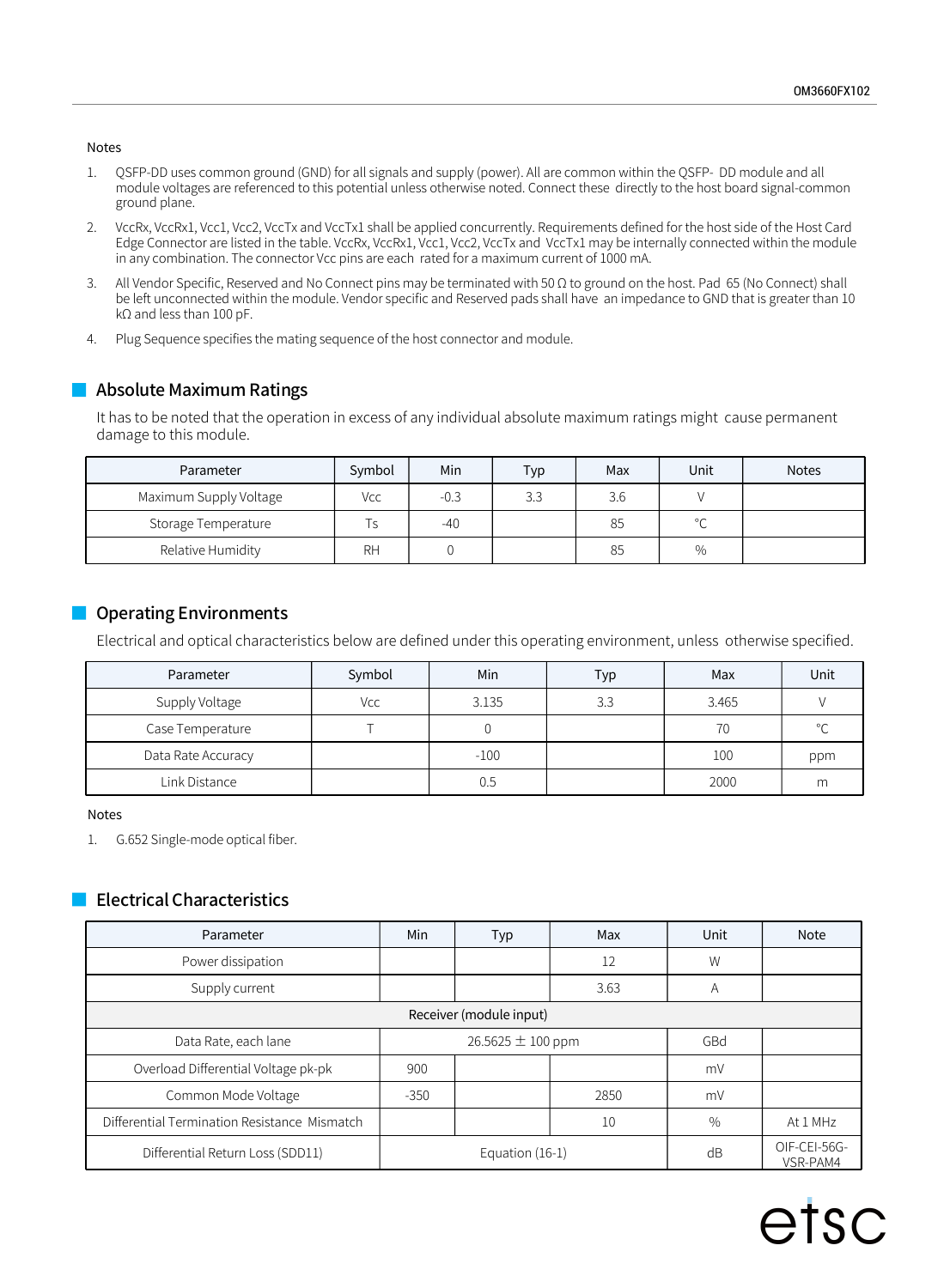| Parameter                                              | Min                                           | Typ                         | Max             | Unit          | <b>Note</b>               |
|--------------------------------------------------------|-----------------------------------------------|-----------------------------|-----------------|---------------|---------------------------|
| Common Mode to Differential Mode<br>Conversion (SCD11) | Equation (16-3)                               |                             |                 | dB            | OIF-CEI-56G-<br>VSR-PAM4  |
| Stressed Input Test                                    | See OIF-CEI-56G-VSR-PAM4<br>Section 16.3.10.3 |                             |                 |               |                           |
|                                                        |                                               | Transmitter (module output) |                 |               |                           |
| Data Rate, each lane                                   |                                               | 26.5625 ± 100 ppm           |                 | GBd           |                           |
| Differential Voltage, pk-pk                            |                                               |                             | 900             | mV            |                           |
| Common Mode Voltage (Vcm)                              | $-350$                                        |                             | 2850            | mV            |                           |
| Common Mode Noise, RMS                                 |                                               |                             | 17.5            | mV            |                           |
| Differential Termination Resistance Mismatch           |                                               |                             | 10              | $\frac{0}{0}$ | At 1 MHz                  |
| Differential Return Loss (SDD22)                       |                                               |                             | Equation (16-1) | dB            |                           |
| Common Mode to Differential Mode<br>Conversion (SDC22) |                                               |                             | Equation (16-3) | dB            |                           |
| Common Mode Return Loss (SCC22)                        |                                               |                             | $-2$            | dB            | From 250 MHz<br>to fb GHz |
| <b>Transition Time</b>                                 | 9.5                                           |                             |                 | ps            |                           |
| Near-end Eye Width at 10-6 proba- bility (EW6)         | 0.265                                         |                             |                 | U             |                           |
| Near-end Eye Height at 10-6 prob- ability (EH6)        | 70                                            |                             |                 | mV            |                           |
| Far-end Eye Width at 10-6 proba- bility (EW6)          | 0.20                                          |                             |                 | U             |                           |
| Far-end Eye Height at 10-6 proba- bility (EH6)         | 30                                            |                             |                 | mV            |                           |
| Near-end Eye Linearity                                 | 0.85                                          |                             |                 |               |                           |

## **Optical Characteristics**

| Parameters                                                          | Unit | min.           | type.                | max    |  |  |
|---------------------------------------------------------------------|------|----------------|----------------------|--------|--|--|
| Transmitter                                                         |      |                |                      |        |  |  |
| Data Rate, each Lane                                                | GBd  |                | 53.125 $\pm$ 100 ppm |        |  |  |
| <b>Modulation Format</b>                                            |      |                | PAM4                 |        |  |  |
|                                                                     |      | 1264.5         | 1271                 | 1277.5 |  |  |
|                                                                     |      | 1284.5<br>1291 | 1297.5               |        |  |  |
| Line wavelengths                                                    | nm   | 1304.5         | 1311                 | 1317.5 |  |  |
|                                                                     |      | 1324.5         | 1331                 | 1337.5 |  |  |
| Total Average Launch Power                                          | dBm  |                |                      | 9.5    |  |  |
| Average Launch Power, each lane                                     | dBm  | $-3.3$         |                      | 3.5    |  |  |
| Optical Modulation Amplitude (OMA), each lane                       | dBm  | $-0.2$         |                      | 3.7    |  |  |
| Extinction Ratio (ER)                                               | dB   | 3.5            |                      |        |  |  |
| Side-Mode Suppression Ratio (SMSR)                                  | dB   | 30             |                      |        |  |  |
| Launch power in OMA minus TDECQ, each lane, for<br>$ER \geq 4.5 dB$ | dB   | $-1.7$         |                      |        |  |  |
| Launch power in OMA minus TDECQ, each lane, for ER<br>$<$ 4.5 dB    | dBm  | $-1.6$         |                      |        |  |  |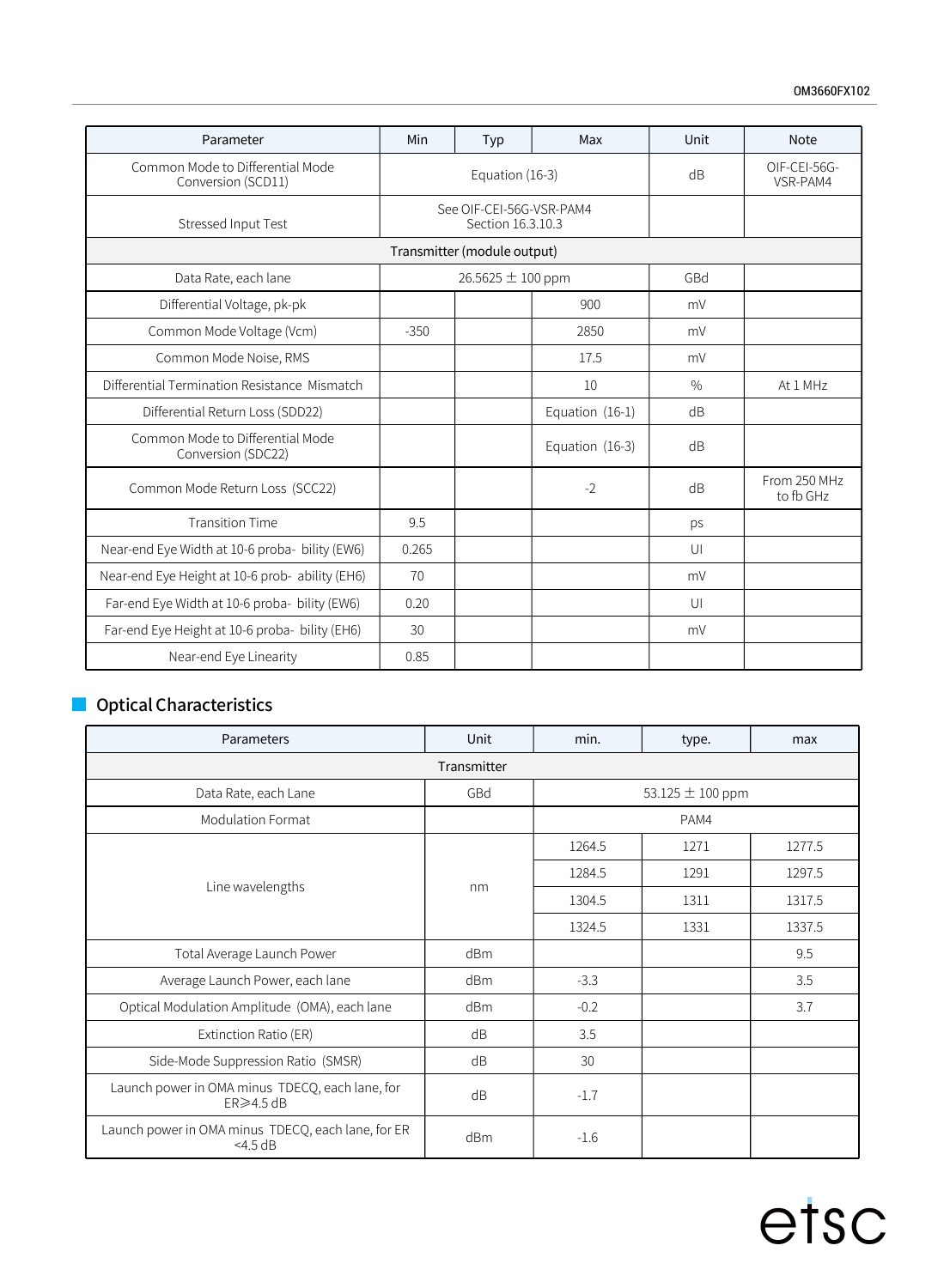| Parameters                                                              | Unit                       | min.   | type.                 | max            |  |
|-------------------------------------------------------------------------|----------------------------|--------|-----------------------|----------------|--|
| Transmitter and Dispersion Eye Clo- sure for PAM4,<br>each Lane (TDECQ) | dB                         |        |                       | 3.4            |  |
| Difference in Launch Power between any Two Lanes<br>(OMA outer)         | dB                         |        |                       | $\overline{4}$ |  |
| <b>RIN17.10MA</b>                                                       | dB/Hz                      |        |                       | $-136$         |  |
| Optical Return Loss Tolerance                                           | dB                         |        |                       | 17.1           |  |
| Transmitter Reflectance                                                 | dB                         |        |                       | $-26$          |  |
| Average Launch Power of OFF Transmitter, each Lane                      | dBm                        |        |                       | $-20$          |  |
|                                                                         | Receiver                   |        |                       |                |  |
| Data Rate, each Lane                                                    | GBd                        |        | 53.125 ± 100 ppm      |                |  |
| <b>Modulation Format</b>                                                |                            |        | PAM4                  |                |  |
| Damage Threshold, each lane                                             | dBm                        | 4.5    |                       |                |  |
|                                                                         |                            | 1264.5 | 1271                  | 1277.5         |  |
|                                                                         |                            | 1284.5 | 1291                  | 1297.5         |  |
| Line wavelengths                                                        | nm                         | 1304.5 | 1311                  | 1317.5         |  |
|                                                                         |                            | 1324.5 | 1331                  | 1337.5         |  |
| Average receiver power, each lane                                       | dBm                        | $-7.3$ |                       | 3.5            |  |
| Receiver power, each lane (OMA)                                         | d <sub>Bm</sub>            |        |                       | 3.7            |  |
| Difference in Receiver Power be- tween any Two Lanes<br>(OMA)           | dB                         |        |                       | 4.1            |  |
| Receiver Sensitivity (OMA outer), each lane (max)                       | dBm                        |        | See Note              |                |  |
| LOS Assert                                                              | dBm                        | $-20$  |                       |                |  |
| LOS Deassert                                                            | dBm                        |        |                       | $-8.6$         |  |
| LOS Hysteresis                                                          | dB                         | 0.5    |                       |                |  |
| Receiver reflectance                                                    | dB                         |        |                       | $-26$          |  |
| Conditions of stressed receiver sensitivity                             |                            |        |                       |                |  |
| Stressed eye closure for PAM4 (SECQ), lane under test                   | dB                         | 0.9    |                       | 3.4            |  |
| OMA outer of each aggressor lane                                        | dBm                        |        | 1.5                   |                |  |
|                                                                         | Long term performance test |        |                       |                |  |
| <b>BER FLOOR</b>                                                        |                            |        | 1E - 6 @ -3.1 ~ 2 dBm |                |  |

#### Notes

1. Measured with conformance test signal for BER = 2.4 x 10 - 4. A compliant receiver shall have stressed receiver sensitivity (OMA outer), each lane values below the mask of Figure 3,for SECQ values between 0.9 and 3.4 dB.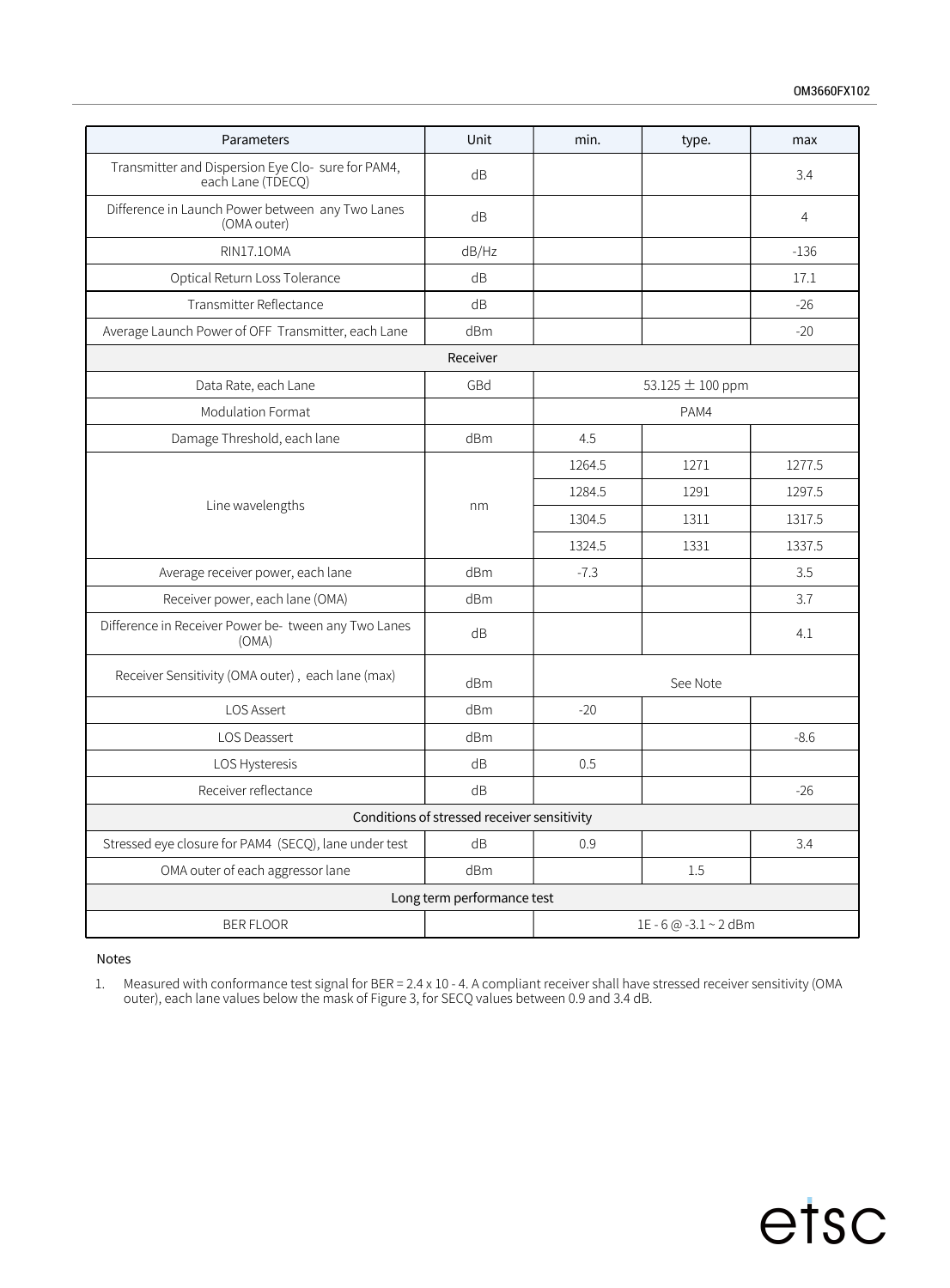

Figure 3. Stressed receiver sensitivity mask for 400GE-FR4

### Digital Diagnostic Monitoring Functions

Digital diagnostic management interface (DDMI) is realized by I2C interface in compliance with CMIS 4.0. Diagnostic management functions are realized, and the data addresses are listed in the form below.

|                           | Data address      |                               |                   |  |  |  |
|---------------------------|-------------------|-------------------------------|-------------------|--|--|--|
| Performance Item          | Alarm & Warning   | Alarm & Warning<br>thresholds | Monitor           |  |  |  |
| Module temperature        | Lowpage 9         | Page2h (128-135)              | Lowpage (14-15)   |  |  |  |
| Module voltage            | Lowpage 9         | Page2h (136-143)              | Lowpage (16-17)   |  |  |  |
| Bias current              | Page11h (143-146) | Page2h (184-191)              | Page11h (170-177) |  |  |  |
| Transmitter optical power | Page11h (139-142) | Page2h (176-183)              | Page11h (154-161) |  |  |  |
| Receiver optical power    | Page11h (149-152) | Page2h (192-199)              | Page11h (186-193) |  |  |  |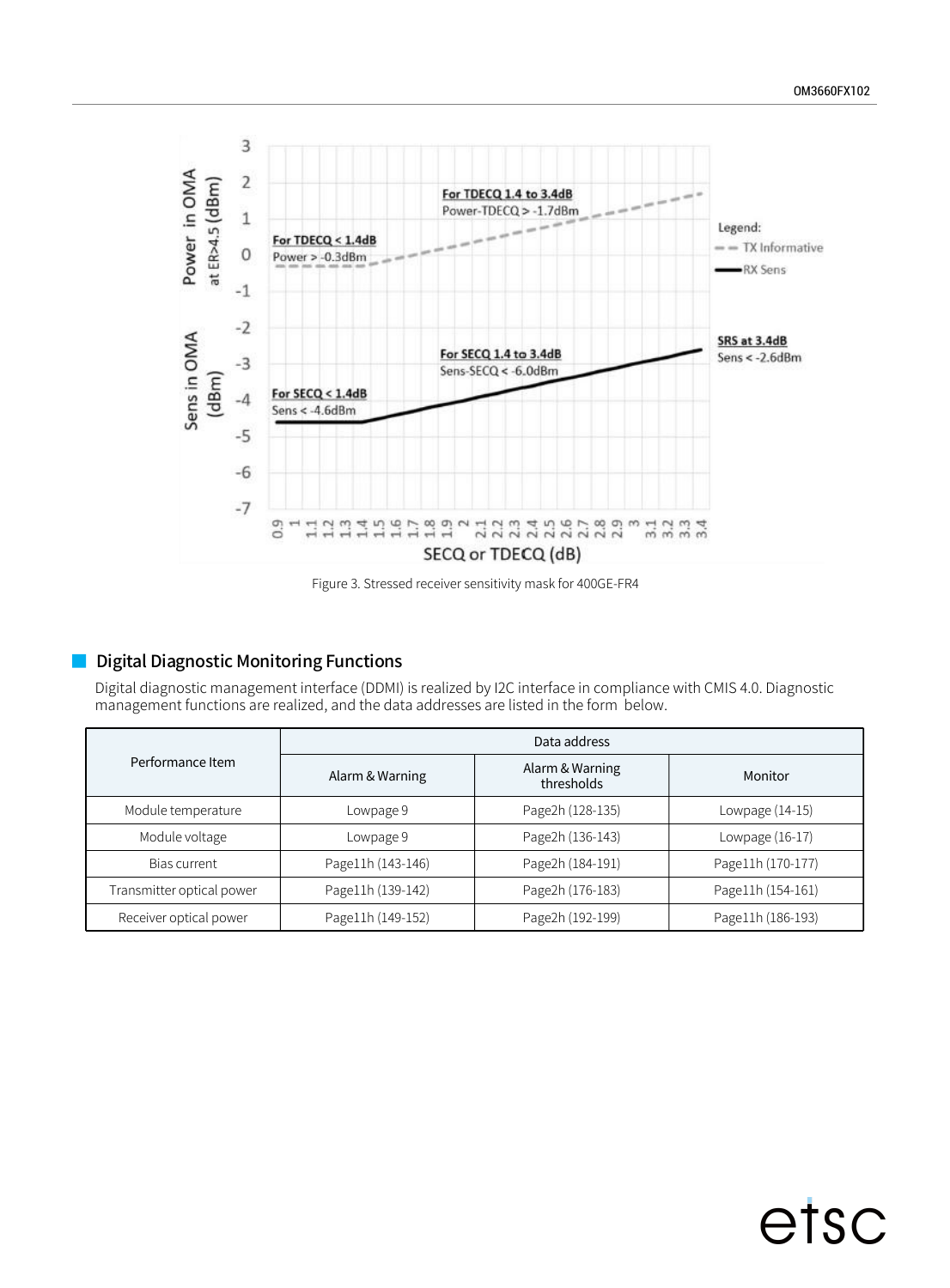### **Mechanical Specifications**



Figure 4 OM3660FX102 Mechanical dimensions

## **Regulatory Compliance**

| Feature                                     | Agency                | Standard                                                                                                                            | Performance                                                                                                                                                                                                                                                                                                                                                                                                                                      |
|---------------------------------------------|-----------------------|-------------------------------------------------------------------------------------------------------------------------------------|--------------------------------------------------------------------------------------------------------------------------------------------------------------------------------------------------------------------------------------------------------------------------------------------------------------------------------------------------------------------------------------------------------------------------------------------------|
|                                             | <b>NRTL</b>           | UL 62368-1<br>CAN/CSA C22.2 No. 62368-1<br>IEC 60825-1<br>IEC 60825-2                                                               | NRTL recognized component for US and<br>CAN                                                                                                                                                                                                                                                                                                                                                                                                      |
| Safety                                      | TUV                   | EN 62368-1<br>EN 60825-1<br>EN 60825-2                                                                                              | TUV certificate                                                                                                                                                                                                                                                                                                                                                                                                                                  |
|                                             | <b>FDA</b>            | U.S. 21 CFR 1040.10 & 1040.11                                                                                                       | FDA/CDRH certified with ac-cession<br>number according to Laser Notice 56                                                                                                                                                                                                                                                                                                                                                                        |
| Electromagnetic<br>Compatibility            | Radiated<br>emissions | EMC Directive 2014/30/EU<br>EN 55032<br>CISPR 32<br>FCC rules 47 CFR Part 15<br><b>ICES-003</b><br>VCCI-CISPR 32<br>AS/NZS CISPR 32 | Class B digital device with a minimum -6dB<br>margin to the limit when tested with a<br>metal enclosure. Final margin may vary<br>depending on system ap-plication, good<br>system EMI design practice, ie: suitable<br>metal enclosure and well-bonding, is<br>required to achieve Class B margins at the<br>system level. Tested fre-quency range: 30<br>MHz to 40 GHz or 5th harmonic (5 times<br>the highest frequency), which-ever is less. |
|                                             | <b>ESD</b>            | EMC Directive 2014/30/EU<br>EN 55035<br>CISPR <sub>35</sub><br>IEC/EN 61000-4-2                                                     | Withstands discharges of $\pm$ 8 kV contact,<br>$\pm$ 15 kV air.                                                                                                                                                                                                                                                                                                                                                                                 |
|                                             | Radiated<br>immunity  | EMC Directive 2014/30/EU<br>EN 55035<br>CISPR <sub>35</sub><br>IEC/EN 61000-4-3                                                     | Field strength of 10 V/m from 80 MHz to 6<br>GHz.                                                                                                                                                                                                                                                                                                                                                                                                |
| Restriction of<br>Hazardous Sub-<br>stances | <b>RoHS</b>           | EU RoHS (2011/65/EU&<br>(EU) 2015/863) & UK RoHS<br>EN IEC 63000:2018 & BS EN IEC 63000:2018                                        |                                                                                                                                                                                                                                                                                                                                                                                                                                                  |